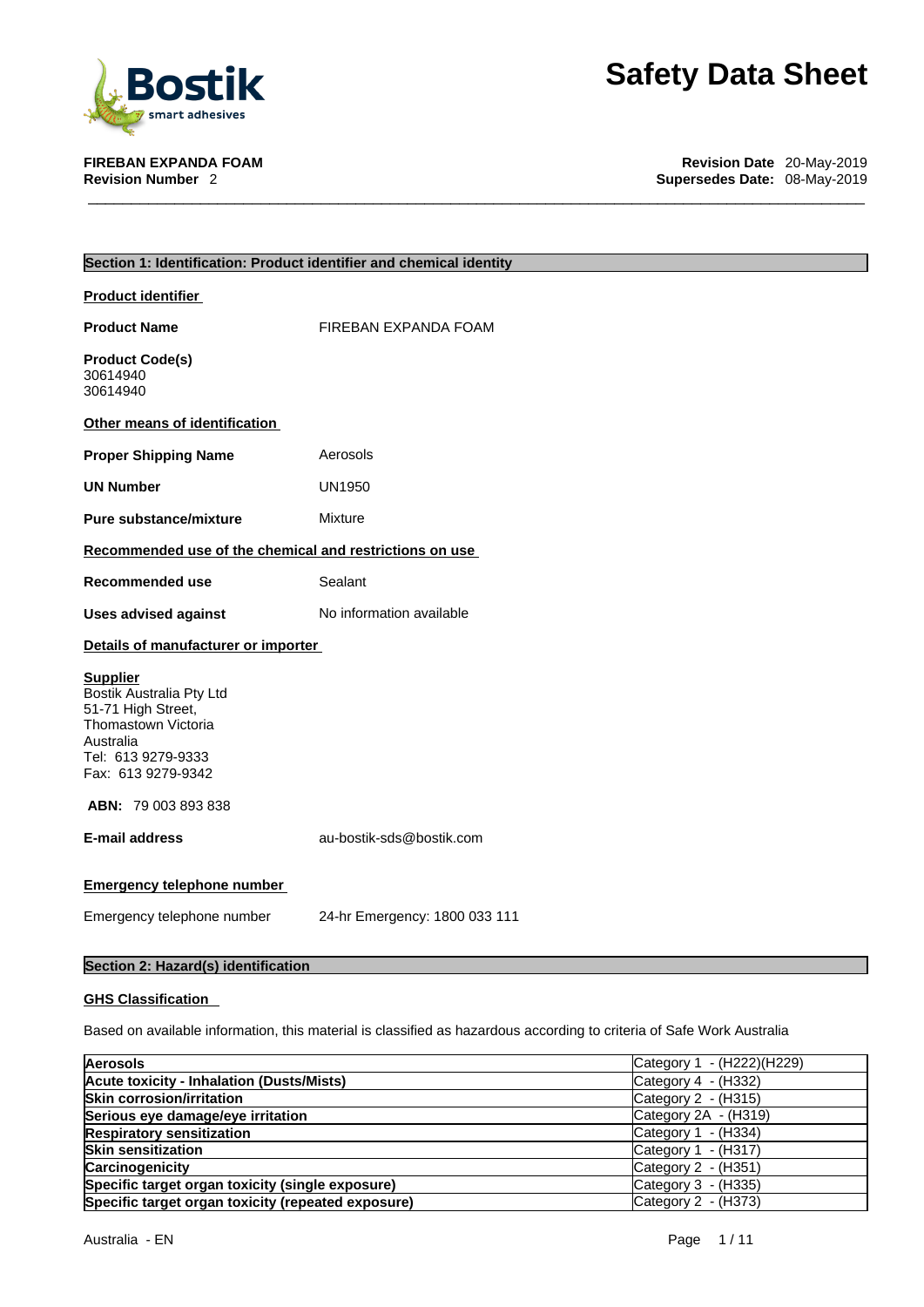#### **Label elements**

Flame Exclamation mark Health hazard



**Signal word**

Danger

#### **Hazard statements**

- H222 Extremely flammable aerosol
- H229 Pressurized container: May burst if heated
- H315 Causes skin irritation
- H317 May cause an allergic skin reaction
- H319 Causes serious eye irritation
- H332 Harmful if inhaled
- H334 May cause allergy or asthma symptoms or breathing difficulties if inhaled
- H335 May cause respiratory irritation
- H351 Suspected of causing cancer
- H373 May cause damage to organs through prolonged or repeated exposure

## **Precautionary Statements - Prevention**

Obtain special instructions before use

Do not handle until all safety precautions have been read and understood

Use personal protective equipment as required

Use only outdoors or in a well-ventilated area

Wash face, hands and any exposed skin thoroughly after handling

In case of inadequate ventilation wear respiratory protection

Contaminated work clothing should not be allowed out of the workplace

Wear protective gloves

Do not breathe dust/fume/gas/mist/vapors/spray

Keep away from heat, hot surfaces, sparks, open flames and other ignition sources. No smoking

Pressurized container: Do not pierce or burn, even after use

Do not spray on an open flame or other ignition source

#### **Precautionary Statements - Response**

IF exposed or concerned: Get medical advice/attention

Specific treatment (see supplementary first aid information on this label)

IF IN EYES: Rinse cautiously with water for several minutes. Remove contact lenses, if present and easy to do. Continue rinsing

If eye irritation persists: Get medical advice/attention

IF ON SKIN: Wash with plenty of soap and water

Take off contaminated clothing and wash before reuse

If skin irritation or rash occurs: Get medical advice/attention

IF INHALED: Remove victim to fresh air and keep at rest in a position comfortable for breathing

If experiencing respiratory symptoms: Call a POISON CENTER or doctor/physician

#### **Precautionary Statements - Storage**

Store locked up

Store in a well-ventilated place. Keep container tightly closed

Protect from sunlight. Do not expose to temperatures exceeding 50 °C/122 °F

Protect from sunlight

**Precautionary Statements - Disposal**

Dispose of contents/container to an approved waste disposal plant

**Other hazards** 

May be harmful if swallowed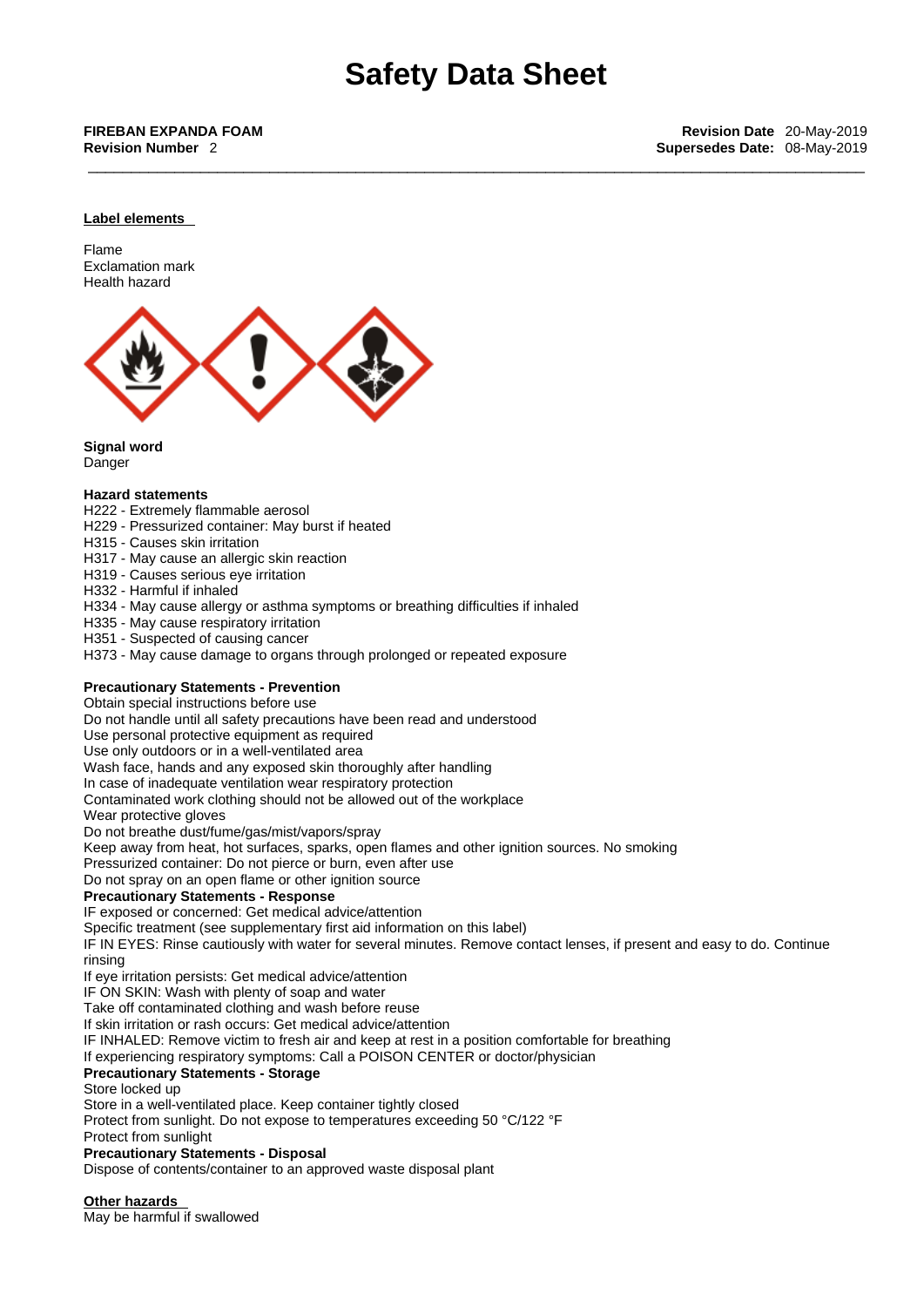### **Standard for Uniform Scheduling of Medicines and Poisons (SUSMP)** No poisons schedule number allocated

## **Section 3: Composition and information on ingredients, in accordance with Schedule 8**

### **Substance**

Not applicable

#### **Mixture**

| Chemical name                                    | CAS No.     | Weight-%    |
|--------------------------------------------------|-------------|-------------|
| Isocyanic acid, polymethylenepolyphenylene ester | 9016-87-9   | $25 - 50\%$ |
| 2-Propanol, 1-chloro-, phosphate (3:1)           | 13674-84-5  | $5 - 20%$   |
| 2.2-dimethylpropan-1-ol, tribromo derivative     | 36483-57-5  | $-5%$       |
| Non-hazardous ingredients                        | Proprietary | Balance     |

| <b>Section 4: First aid measures</b>                        |                                                                                                                                                                                                                                                                                                                                                                                                                                               |  |  |
|-------------------------------------------------------------|-----------------------------------------------------------------------------------------------------------------------------------------------------------------------------------------------------------------------------------------------------------------------------------------------------------------------------------------------------------------------------------------------------------------------------------------------|--|--|
| <b>Emergency telephone number</b>                           | Poisons Information Center, Australia: 13 11 26<br>Poisons Information Center, New Zealand: 0800 764 766                                                                                                                                                                                                                                                                                                                                      |  |  |
| <b>FIRST AID</b>                                            |                                                                                                                                                                                                                                                                                                                                                                                                                                               |  |  |
| <b>General advice</b>                                       | Show this safety data sheet to the doctor in attendance. IF exposed or concerned: Get<br>medical advice/attention.                                                                                                                                                                                                                                                                                                                            |  |  |
| <b>Inhalation</b>                                           | Remove to fresh air. May cause allergic respiratory reaction. If breathing has stopped,<br>give artificial respiration. Get medical attention immediately. Avoid direct contact with<br>skin. Use barrier to give mouth-to-mouth resuscitation. Get immediate medical<br>advice/attention.                                                                                                                                                    |  |  |
| Eye contact                                                 | Rinse immediately with plenty of water, also under the eyelids, for at least 15 minutes.<br>Remove contact lenses, if present and easy to do. Continue rinsing. Keep eye wide open<br>while rinsing. Do not rub affected area. Get medical attention if irritation develops and<br>persists. Consult an ophthalmologist.                                                                                                                      |  |  |
| <b>Skin contact</b>                                         | In case of contact with liquefied gas, thaw frosted parts with lukewarm water. May cause<br>an allergic skin reaction. In the case of skin irritation or allergic reactions see a physician.<br>Wash off immediately with soap and plenty of water for at least 15 minutes.                                                                                                                                                                   |  |  |
| Ingestion                                                   | May produce an allergic reaction. Do NOT induce vomiting. Never give anything by<br>mouth to an unconscious person. Rinse mouth immediately and drink plenty of water.<br>Get immediate medical advice/attention.                                                                                                                                                                                                                             |  |  |
| Self-protection of the first aider                          | Remove all sources of ignition. Ensure that medical personnel are aware of the<br>material(s) involved, take precautions to protect themselves and prevent spread of<br>contamination. Avoid contact with skin, eyes or clothing. Avoid direct contact with skin.<br>Use barrier to give mouth-to-mouth resuscitation. Use personal protective equipment as<br>required. See section 8 for more information. Avoid breathing vapors or mists. |  |  |
| Most important symptoms and effects, both acute and delayed |                                                                                                                                                                                                                                                                                                                                                                                                                                               |  |  |
| <b>Symptoms</b>                                             | May cause allergy or asthma symptoms or breathing difficulties if inhaled. Coughing and/<br>or wheezing. Itching. Rashes. Hives. Burning sensation. Difficulty in breathing.                                                                                                                                                                                                                                                                  |  |  |
|                                                             | Indication of any immediate medical attention and special treatment needed                                                                                                                                                                                                                                                                                                                                                                    |  |  |
| Note to physicians                                          | May cause sensitization in susceptible persons. Treat symptomatically.                                                                                                                                                                                                                                                                                                                                                                        |  |  |
|                                                             |                                                                                                                                                                                                                                                                                                                                                                                                                                               |  |  |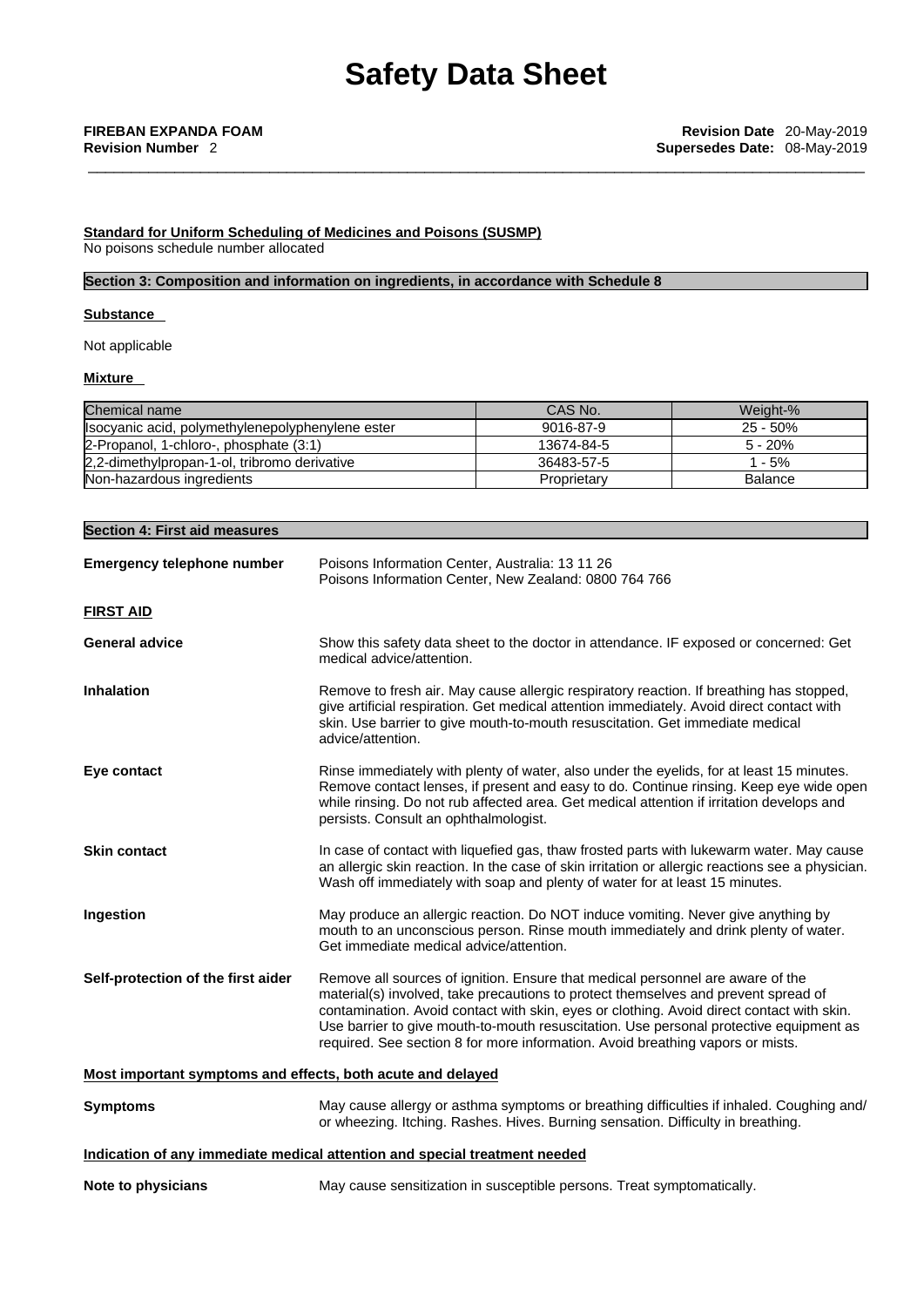| <b>Section 5: Firefighting measures</b>              |                                                                                                                                                                                                                                                                                                                                                                                                                                                                                                                                                                                               |  |  |  |
|------------------------------------------------------|-----------------------------------------------------------------------------------------------------------------------------------------------------------------------------------------------------------------------------------------------------------------------------------------------------------------------------------------------------------------------------------------------------------------------------------------------------------------------------------------------------------------------------------------------------------------------------------------------|--|--|--|
| Suitable extinguishing media                         |                                                                                                                                                                                                                                                                                                                                                                                                                                                                                                                                                                                               |  |  |  |
| Suitable extinguishing media                         | Dry chemical. Carbon dioxide (CO2). Water spray.                                                                                                                                                                                                                                                                                                                                                                                                                                                                                                                                              |  |  |  |
| Unsuitable extinguishing media                       | DO NOT EXTINGUISH A LEAKING GAS FIRE UNLESS LEAK CAN BE STOPPED.                                                                                                                                                                                                                                                                                                                                                                                                                                                                                                                              |  |  |  |
| Specific hazards arising from the chemical           |                                                                                                                                                                                                                                                                                                                                                                                                                                                                                                                                                                                               |  |  |  |
| Specific hazards arising from the<br>chemical        | Risk of ignition. Keep product and empty container away from heat and sources of<br>ignition. In the event of fire, cool tanks with water spray. Fire residues and contaminated<br>fire extinguishing water must be disposed of in accordance with local regulations.<br>Cylinders may rupture under extreme heat. Damaged cylinders should be handled only<br>by specialists. Containers may explode when heated. Ruptured cylinders may rocket.<br>Product is or contains a sensitizer. May cause sensitization by inhalation and skin<br>contact. May cause sensitization by skin contact. |  |  |  |
| Special protective actions for fire-fighters         |                                                                                                                                                                                                                                                                                                                                                                                                                                                                                                                                                                                               |  |  |  |
| Special protective equipment for<br>fire-fighters    | Firefighters should wear self-contained breathing apparatus and full firefighting turnout<br>gear. Use personal protection equipment.                                                                                                                                                                                                                                                                                                                                                                                                                                                         |  |  |  |
| Section 6: Accidental release measures               |                                                                                                                                                                                                                                                                                                                                                                                                                                                                                                                                                                                               |  |  |  |
|                                                      | Personal precautions, protective equipment and emergency procedures                                                                                                                                                                                                                                                                                                                                                                                                                                                                                                                           |  |  |  |
| <b>Personal precautions</b>                          | Evacuate personnel to safe areas. Use personal protective equipment as required. See<br>section 8 for more information. Avoid contact with skin, eyes or clothing. Ensure<br>adequate ventilation. Keep people away from and upwind of spill/leak. ELIMINATE all<br>ignition sources (no smoking, flares, sparks or flames in immediate area). Take<br>precautionary measures against static discharges. Contents under pressure. Empty<br>containers pose a potential fire and explosion hazard. Do not cut, puncture of weld<br>containers. Avoid breathing vapors or mists.                |  |  |  |
| <b>Other information</b>                             | Ventilate the area. Refer to protective measures listed in Sections 7 and 8.                                                                                                                                                                                                                                                                                                                                                                                                                                                                                                                  |  |  |  |
| For emergency responders                             | Use personal protection recommended in Section 8.                                                                                                                                                                                                                                                                                                                                                                                                                                                                                                                                             |  |  |  |
| <b>Environmental precautions</b>                     |                                                                                                                                                                                                                                                                                                                                                                                                                                                                                                                                                                                               |  |  |  |
| <b>Environmental precautions</b>                     | Refer to protective measures listed in Sections 7 and 8. Prevent further leakage or<br>spillage if safe to do so. Prevent product from entering drains.                                                                                                                                                                                                                                                                                                                                                                                                                                       |  |  |  |
| Methods and material for containment and cleaning up |                                                                                                                                                                                                                                                                                                                                                                                                                                                                                                                                                                                               |  |  |  |
| <b>Methods for containment</b>                       | Stop leak if you can do it without risk. A vapor suppressing foam may be used to reduce<br>vapors. Dike far ahead of spill to collect runoff water. Keep out of drains, sewers, ditches<br>and waterways. Flood with water to complete polymerization and scrape off floor.                                                                                                                                                                                                                                                                                                                   |  |  |  |
| Methods for cleaning up                              | Take precautionary measures against static discharges. Dam up. Soak up with inert<br>absorbent material. Pick up and transfer to properly labeled containers.                                                                                                                                                                                                                                                                                                                                                                                                                                 |  |  |  |
| Precautions to prevent secondary hazards             |                                                                                                                                                                                                                                                                                                                                                                                                                                                                                                                                                                                               |  |  |  |
|                                                      |                                                                                                                                                                                                                                                                                                                                                                                                                                                                                                                                                                                               |  |  |  |
|                                                      | Prevention of secondary hazards Clean contaminated objects and areas thoroughly observing environmental regulations.                                                                                                                                                                                                                                                                                                                                                                                                                                                                          |  |  |  |

**Advice on safe handling** Use personal protection equipment. Keep away from heat, hot surfaces, sparks, open flames and other ignition sources. No smoking. Do not spray on an open flame or other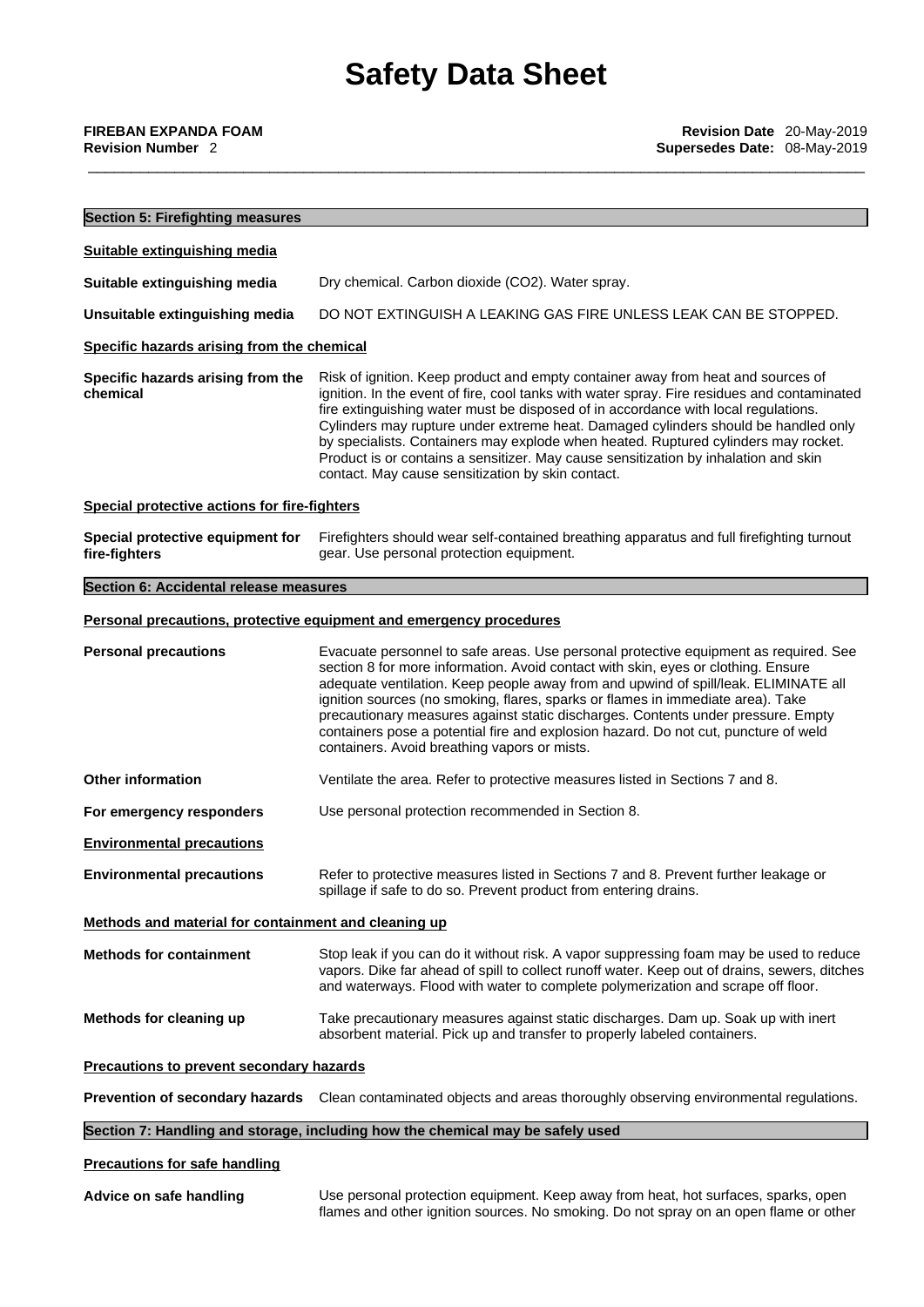| FIREBAN EXPANDA FOAM     |  |  |
|--------------------------|--|--|
| <b>Revision Number 2</b> |  |  |

|                                                              | ignition source. Take necessary action to avoid static electricity discharge (which might<br>cause ignition of organic vapors). Use spark-proof tools and explosion-proof equipment.<br>Handle product only in closed system or provide appropriate exhaust ventilation. Keep in<br>an area equipped with sprinklers. Do not puncture or incinerate cans. Contents under<br>pressure. In case of rupture. Avoid contact with skin and eyes. Avoid breathing vapors or<br>mists. Empty containers pose a potential fire and explosion hazard. Do not cut, puncture<br>of weld containers. Handle in accordance with good industrial hygiene and safety<br>practice. Avoid contact with skin, eyes or clothing. Provide extract ventilation to points<br>where emissions occur. In case of insufficient ventilation, wear suitable respiratory<br>equipment. Do not eat, drink or smoke when using this product. Remove contaminated<br>clothing and shoes. Take off contaminated clothing and wash before reuse. |
|--------------------------------------------------------------|-----------------------------------------------------------------------------------------------------------------------------------------------------------------------------------------------------------------------------------------------------------------------------------------------------------------------------------------------------------------------------------------------------------------------------------------------------------------------------------------------------------------------------------------------------------------------------------------------------------------------------------------------------------------------------------------------------------------------------------------------------------------------------------------------------------------------------------------------------------------------------------------------------------------------------------------------------------------------------------------------------------------|
| General hygiene considerations                               | Do not eat, drink or smoke when using this product. Contaminated work clothing should<br>not be allowed out of the workplace. Regular cleaning of equipment, work area and<br>clothing is recommended. Wash hands before breaks and immediately after handling the<br>product. Avoid contact with skin, eyes or clothing. Wear suitable gloves and eye/face<br>protection. Remove and wash contaminated clothing and gloves, including the inside,<br>before re-use.                                                                                                                                                                                                                                                                                                                                                                                                                                                                                                                                            |
| Conditions for safe storage, including any incompatibilities |                                                                                                                                                                                                                                                                                                                                                                                                                                                                                                                                                                                                                                                                                                                                                                                                                                                                                                                                                                                                                 |
| <b>Storage Conditions</b>                                    | Keep containers tightly closed in a dry, cool and well-ventilated place. Protect from<br>sunlight. Keep away from heat, sparks, flame and other sources of ignition (i.e., pilot<br>lights, electric motors and static electricity). Keep in properly labeled containers. Do not<br>store near combustible materials. Keep in an area equipped with sprinklers. Store in<br>accordance with the particular national regulations. Store in accordance with local<br>regulations. Store locked up. Keep out of the reach of children.                                                                                                                                                                                                                                                                                                                                                                                                                                                                             |
| واوزروعهم والمانهم وموجودا                                   | Ctropa poide. Ctropa bosse, Ctropa ovidizing egente                                                                                                                                                                                                                                                                                                                                                                                                                                                                                                                                                                                                                                                                                                                                                                                                                                                                                                                                                             |

**Incompatible materials** Strong acids. Strong bases. Strong oxidizing agents.

# **Section 8: Exposure controls and personal protection**

### **Control parameters**

### **Exposure Limits** .

| Chemical name l                                                                                                                                | Australia                    |
|------------------------------------------------------------------------------------------------------------------------------------------------|------------------------------|
| Isocyanic acid, polymethylenepolyphenylene ester                                                                                               | $0.02$ mg/m <sup>3</sup> TWA |
| 9016-87-9                                                                                                                                      | $0.07$ mg/m $3$ STEL         |
| $\bigcap_{i=1}^n$ , and $i=1,2,3,4,5, \dots$ $\bigcap_{i=1}^n$ , $\bigcap_{i=1}^n$ , $\bigcap_{i=1}^n$ , $\bigcap_{i=1}^n$ , $\bigcap_{i=1}^n$ |                              |

*OEL as published by Safe Work Australia* 

## **Appropriate engineering controls**

| <b>Engineering controls</b>            | Showers<br>Eyewash stations<br>Ventilation systems.                                                                                                                         |
|----------------------------------------|-----------------------------------------------------------------------------------------------------------------------------------------------------------------------------|
|                                        | Individual protection measures, such as personal protective equipment                                                                                                       |
| Eye/face protection                    | Tight sealing safety goggles.                                                                                                                                               |
| Skin and body protection               | Wear suitable protective clothing. Long sleeved clothing. Chemical resistant apron.<br>Antistatic boots.                                                                    |
| <b>Hand protection</b>                 | Impervious gloves. Wear suitable gloves.                                                                                                                                    |
| <b>Respiratory protection</b>          | No protective equipment is needed under normal use conditions. If exposure limits are<br>exceeded or irritation is experienced, ventilation and evacuation may be required. |
| <b>Environmental exposure controls</b> | No information available.                                                                                                                                                   |
|                                        |                                                                                                                                                                             |

**Section 9: Physical and chemical properties**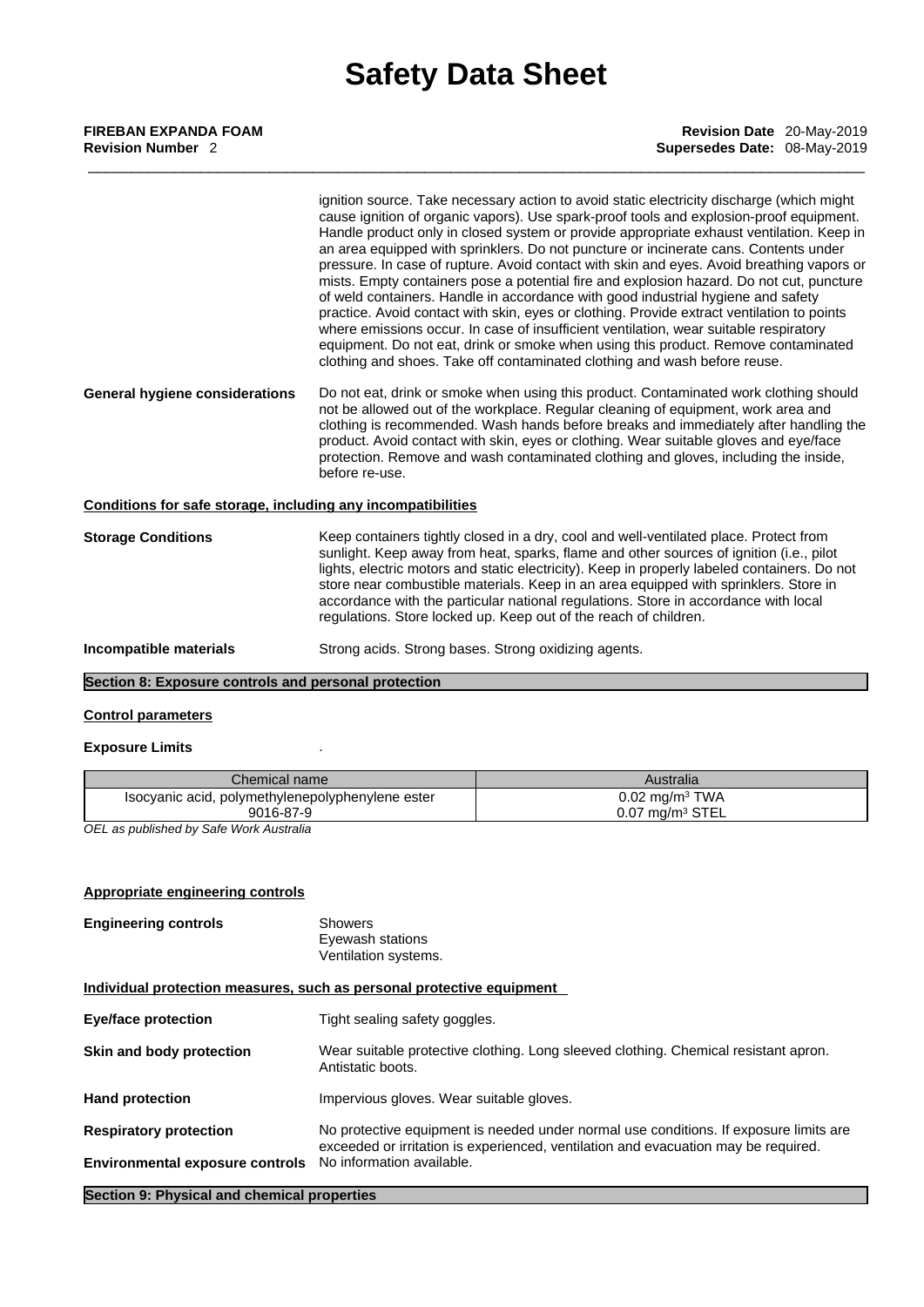# **Information on basic physical and chemical properties**

| <b>Physical State</b><br>Appearance<br>Color<br>Odor<br><b>Odor Threshold</b>               | Aerosol<br>Foam<br>Pink<br>Characteristic<br>No information available            |                  |
|---------------------------------------------------------------------------------------------|----------------------------------------------------------------------------------|------------------|
|                                                                                             |                                                                                  |                  |
| <b>Property</b><br>рH                                                                       | <b>Values</b><br>No data available                                               | Remarks • Method |
| Melting point / freezing point                                                              | No data available                                                                |                  |
| Boiling point / boiling range<br><b>Flash Point</b>                                         | No data available<br>No data available                                           |                  |
| <b>Evaporation Rate</b>                                                                     | No data available                                                                |                  |
| Flammability (solid, gas)                                                                   | No data available                                                                |                  |
| <b>Flammability Limit in Air</b>                                                            |                                                                                  |                  |
| Upper flammability or explosive 18.6<br>limits                                              |                                                                                  |                  |
| Lower flammability or explosive 1.8<br>limits                                               |                                                                                  |                  |
| <b>Vapor Pressure</b>                                                                       | No data available                                                                |                  |
| <b>Vapor Density</b>                                                                        | No data available                                                                |                  |
| <b>Relative Density</b>                                                                     | 1.05                                                                             |                  |
| <b>Water Solubility</b>                                                                     | Immiscible in water                                                              |                  |
| Solubility(ies)<br><b>Partition coefficient</b>                                             | No data available<br>No data available                                           |                  |
| <b>Autoignition Temperature</b>                                                             | No data available                                                                |                  |
| <b>Decomposition Temperature</b>                                                            | No data available                                                                |                  |
| <b>Kinematic Viscosity</b>                                                                  | No data available                                                                |                  |
| <b>Dynamic Viscosity</b>                                                                    | No data available                                                                |                  |
| <b>Explosive properties</b><br><b>Oxidizing properties</b>                                  | No information available<br>No information available                             |                  |
|                                                                                             |                                                                                  |                  |
| Other information<br>Solid content (%)<br>VOC (volatile organic compound)<br><b>Density</b> | No information available<br>No information available<br>No information available |                  |
| Minimum Ignition Temperature (°C) 235                                                       |                                                                                  |                  |
|                                                                                             |                                                                                  |                  |
| Section 10: Stability and reactivity                                                        |                                                                                  |                  |
| Reactivity                                                                                  |                                                                                  |                  |
| Reactivity                                                                                  | No information available.                                                        |                  |
|                                                                                             |                                                                                  |                  |
| <b>Chemical stability</b>                                                                   |                                                                                  |                  |
| <b>Stability</b>                                                                            | Stable under normal conditions.                                                  |                  |
| <b>Explosion Data</b><br>Sensitivity to mechanical<br>impact                                | Yes.                                                                             |                  |
| Sensitivity to static discharge                                                             | Yes.                                                                             |                  |
| <b>Possibility of hazardous reactions</b>                                                   |                                                                                  |                  |
| Possibility of hazardous reactions None under normal processing.                            |                                                                                  |                  |
| <b>Conditions to avoid</b>                                                                  |                                                                                  |                  |
| <b>Conditions to avoid</b>                                                                  | Heat, flames and sparks. Excessive heat.                                         |                  |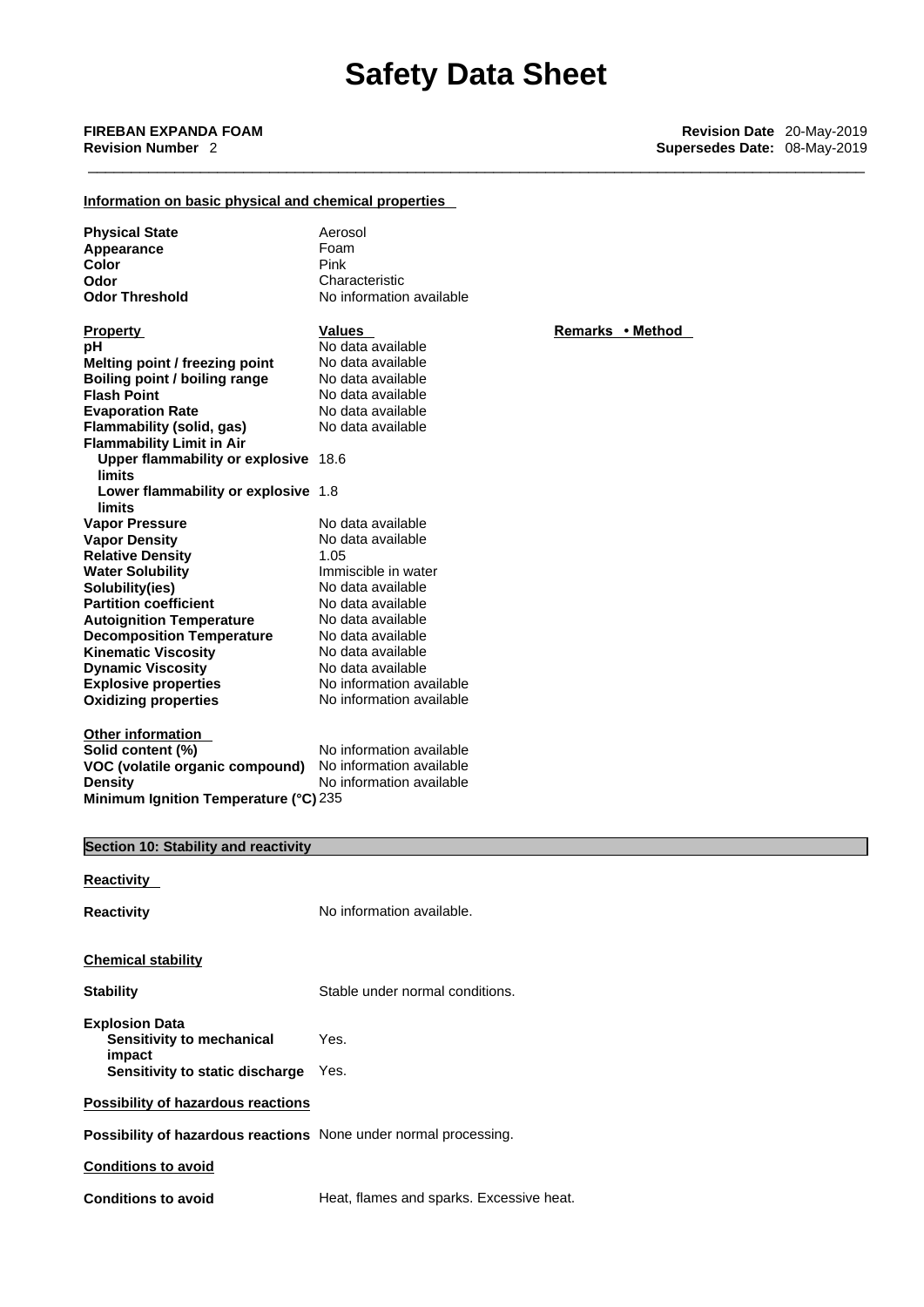| Strong acids. Strong bases. Strong oxidizing agents.                                                                                                                                                                                                                                                                |  |  |  |
|---------------------------------------------------------------------------------------------------------------------------------------------------------------------------------------------------------------------------------------------------------------------------------------------------------------------|--|--|--|
| <b>Hazardous decomposition products</b>                                                                                                                                                                                                                                                                             |  |  |  |
| None known based on information supplied.                                                                                                                                                                                                                                                                           |  |  |  |
| Section 11: TOXICOLOGICAL INFORMATION                                                                                                                                                                                                                                                                               |  |  |  |
|                                                                                                                                                                                                                                                                                                                     |  |  |  |
| Information on likely routes of exposure                                                                                                                                                                                                                                                                            |  |  |  |
|                                                                                                                                                                                                                                                                                                                     |  |  |  |
| Intentional misuse by deliberately concentrating and inhaling contents may be harmful or<br>fatal. Specific test data for the substance or mixture is not available. May cause<br>sensitization in susceptible persons. (based on components). May cause irritation of<br>respiratory tract. Harmful by inhalation. |  |  |  |
| Irritating to eyes. Causes serious eye irritation.                                                                                                                                                                                                                                                                  |  |  |  |
| Specific test data for the substance or mixture is not available. Repeated or prolonged<br>skin contact may cause allergic reactions with susceptible persons. (based on<br>components). May cause sensitization by skin contact. Causes skin irritation.                                                           |  |  |  |
| Specific test data for the substance or mixture is not available. May cause additional<br>affects as listed under "Inhalation". Ingestion may cause gastrointestinal irritation,<br>nausea, vomiting and diarrhea.                                                                                                  |  |  |  |
| Symptoms of allergic reaction may include rash, itching, swelling, trouble breathing,<br>tingling of the hands and feet, dizziness, lightheadedness, chest pain, muscle pain, or<br>flushing. Coughing and/ or wheezing. Itching. Rashes. Hives. Redness. May cause<br>redness and tearing of the eyes.             |  |  |  |
|                                                                                                                                                                                                                                                                                                                     |  |  |  |

**The following values are calculated based on chapter 3.1 of the GHS document**

**ATEmix (oral)** 3,758.30 mg/kg **ATEmix (inhalation-dust/mist)** 4.00 mg/l

## **Component Information**

| <b>Chemical name</b>       | <b>Oral LD50</b>            | <b>Dermal LD50</b>           | <b>Inhalation LC50</b>  |
|----------------------------|-----------------------------|------------------------------|-------------------------|
| Isocyanic acid,            | LD $50 > 10000$ mg/kg (Rat) | LD $50 > 9400$ mg/kg (Rabbit | $=1.5$ mg/L (Rat) 4 h   |
| polymethylenepolyphenylene |                             |                              |                         |
| ester                      |                             |                              |                         |
| 2-Propanol, 1-chloro-,     | $LD50 > 500 - < 2000$ mg/kg | $LD50 > 2000$ mg/kg (Rat)    | $> 5.05$ mg/L (Rat) 4 h |
| phosphate (3:1)            | $(male)$ LD50 = 632 mg/kg   | OECD 402                     |                         |
|                            | (female) [Rat]              |                              |                         |
| 2,2-dimethylpropan-1-ol,   | $= 1630$ mg/kg (Rat)        | $\overline{\phantom{0}}$     |                         |
| tribromo derivative        |                             |                              |                         |

*See section 16 for terms and abbreviations* 

## **Delayed and immediate effects as well as chronic effects from short and long-term exposure**

# **Skin corrosion/irritation**

**Classification based on data available for ingredients. Causes skin irritation.** 

| Component Information                                        |                |                       |                |                      |                         |
|--------------------------------------------------------------|----------------|-----------------------|----------------|----------------------|-------------------------|
| Isocyanic acid, polymethylenepolyphenylene ester (9016-87-9) |                |                       |                |                      |                         |
| Method                                                       | <b>Species</b> | <b>Exposure route</b> | Effective dose | <b>Exposure time</b> | IResults                |
| <b>OECD Test No.</b><br>404:                                 | Rabbit         |                       |                |                      | Mild<br>l skin irritant |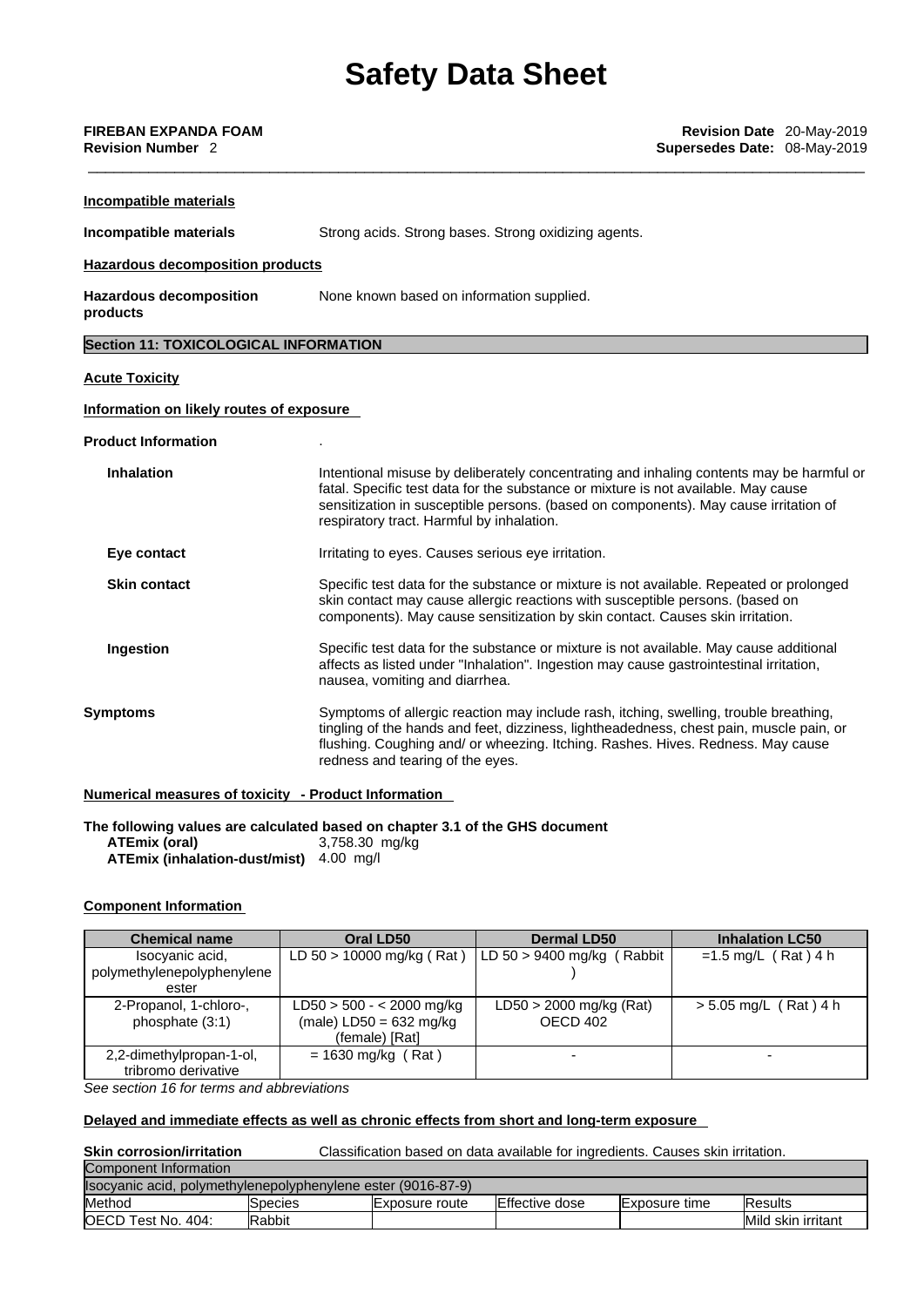| Acute<br>mai<br>Jer             |  |  |  |
|---------------------------------|--|--|--|
| <b>I</b> rritatio<br>osior<br>. |  |  |  |

**Serious eye damage/eye irritation** Causes serious eye irritation.

#### **Respiratory or skin sensitization** May cause sensitization by inhalation. May cause sensitization by skin contact. Component Information

| Isocyanic acid, polymethylenepolyphenylene ester (9016-87-9) |            |                |                            |  |
|--------------------------------------------------------------|------------|----------------|----------------------------|--|
| Method                                                       | Species    | Exposure route | <b>Results</b>             |  |
| OECD Test No. 406: Skin                                      | Guinea pig |                | No sensitization responses |  |
| Sensitization                                                |            |                | were observed              |  |
| OECD Test No. 429: Skin                                      | Mouse      |                | sensitizing                |  |
| Sensitisation: Local Lymph Node                              |            |                |                            |  |
| Assav                                                        |            |                |                            |  |

## **Germ cell mutagenicity** No information available.

**Carcinogenicity** No information available. None known.

The table below indicates whether each agency has listed any ingredient as a carcinogen.

| <b>Chemical name</b>                                         |                 |         | <b>Australia</b> |
|--------------------------------------------------------------|-----------------|---------|------------------|
| Isocyanic acid, polymethylenepolyphenylene ester             |                 | Carc. 2 |                  |
| 9016-87-9                                                    |                 |         |                  |
| Component Information                                        |                 |         |                  |
| Isocyanic acid, polymethylenepolyphenylene ester (9016-87-9) |                 |         |                  |
| Method                                                       | <b>S</b> pecies |         | <b>Results</b>   |
| <b>IOECD Test No. 453: Combined Chronic</b><br><b>Rat</b>    |                 |         | Carcinogenic     |
| <b>Toxicity/Carcinogenicity Studies</b>                      |                 |         |                  |

| <b>Reproductive toxicity</b>    | No information available.                                          |
|---------------------------------|--------------------------------------------------------------------|
| <b>STOT - single exposure</b>   | May cause respiratory irritation.                                  |
| <b>STOT - repeated exposure</b> | May cause damage to organs through prolonged or repeated exposure. |
| <b>Aspiration hazard</b>        | No information available.                                          |

## **Section 12: Ecological information**

## **Ecotoxicity**

## **Ecotoxicity** .

| <b>Chemical name</b>   | Algae/aguatic plants                         | <b>Fish</b>           | <b>Toxicity to</b>    | <b>Crustacea</b>       |
|------------------------|----------------------------------------------|-----------------------|-----------------------|------------------------|
|                        |                                              |                       | <b>Microorganisms</b> |                        |
| Isocyanic acid,        | ErC50 (72h) >1640 mg/L CL50 (96h) >1000 mg/L |                       |                       | [EC50 (24H) >1000 mg/L |
| polymethylenepolypheny | Algae (scenedesmus                           | Fish (Danio rerio)    |                       | Daphnia magna          |
| lene ester             | subspicatus) (OECD                           |                       |                       |                        |
| 9016-87-9              | 201)                                         |                       |                       |                        |
| 2-Propanol, 1-chloro-, | $EC50 (72 h) = 82 mg/L$                      | LC50 (96 h) = 51 mg/L |                       | EC50 (48 h) = 131 mg/L |
| phosphate (3:1)        | (Pseudokirchneriella                         | (Pimephales promelas) |                       | (Daphnia magna)        |
| 13674-84-5             | subcapitata) OECD 201                        |                       |                       |                        |

## **Persistence and degradability**

**Persistence and degradability** No information available.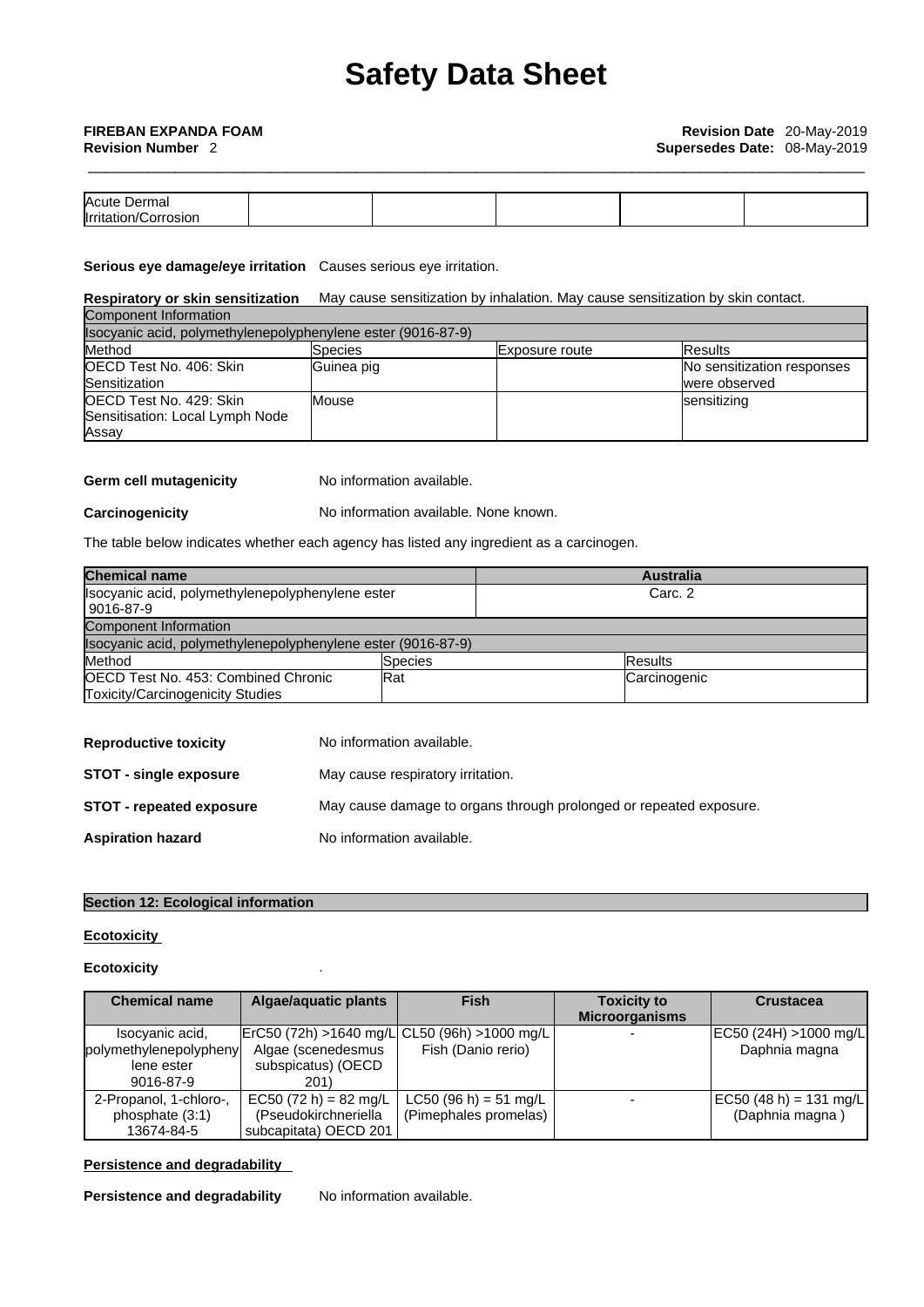#### **Revision Number** 2 **Supersedes Date:** 08-May-2019

| Component Information                                        |                      |                   |                           |
|--------------------------------------------------------------|----------------------|-------------------|---------------------------|
| Isocyanic acid, polymethylenepolyphenylene ester (9016-87-9) |                      |                   |                           |
| <b>Method</b>                                                | <b>Exposure time</b> | <b>Value</b>      | <b>Results</b>            |
| OECD Test No. 302C: Inherent                                 | 28 davs              | 0% biodegradation | Not readily biodegradable |
| Biodegradability: Modified MITI Test                         |                      |                   |                           |
| Œ                                                            |                      |                   |                           |

### **Bioaccumulative potential**

**Bioaccumulative potential** There is no data for this product.

## **Component Information**

| <b>Chemical name</b>                   | <b>Partition coefficient</b> |
|----------------------------------------|------------------------------|
| 2-Propanol, 1-chloro-, phosphate (3:1) | 2.68                         |
| 13674-84-5                             |                              |

| Mobility              |                           |
|-----------------------|---------------------------|
| Mobility in soil      | No information available. |
| Mobility              | No information available. |
| Other Adverse Effects |                           |

**Other Adverse Effects** No information available.

| <b>Section 13: Disposal considerations</b>                                                                                                                                             |                                                                                                                                                                 |
|----------------------------------------------------------------------------------------------------------------------------------------------------------------------------------------|-----------------------------------------------------------------------------------------------------------------------------------------------------------------|
| <b>Waste treatment methods</b>                                                                                                                                                         |                                                                                                                                                                 |
| Waste from residues/unused<br>products                                                                                                                                                 | Should not be released into the environment. Dispose of in accordance with local<br>regulations. Dispose of waste in accordance with environmental legislation. |
| <b>Contaminated packaging</b>                                                                                                                                                          | Do not reuse empty containers.                                                                                                                                  |
| <b>Section 14: Transport information</b>                                                                                                                                               |                                                                                                                                                                 |
| <b>ADG</b><br><b>UN Number</b><br>Proper shipping name<br><b>Hazard Class</b><br><b>Special Provisions</b><br><b>Description</b>                                                       | <b>UN1950</b><br>Aerosols<br>2.1<br>63, 190, 277, 327, 344, 381<br>UN1950, Aerosols, 2.1                                                                        |
| <b>IATA</b><br><b>UN Number</b><br><b>Transport hazard class(es)</b><br><b>ERG Code</b><br><b>Special Provisions</b><br><b>Limited Quantity (LQ)</b><br><b>Description</b>             | <b>UN1950</b><br>2.1<br>10 <sub>L</sub><br>A145, A167, A802<br>30 kg G<br>UN1950, Aerosols, flammable, 2.1                                                      |
| <b>IMDG</b><br><b>UN Number</b><br>Transport hazard class(es)<br>EmS-No.<br><b>Limited Quantity (LQ)</b><br><b>Special Provisions</b><br><b>Marine Pollutant</b><br><b>Description</b> | <b>UN1950</b><br>2.1<br>$F-D, S-U$<br>See SP277<br>63,190, 277, 327, 344, 381, 959<br><b>Np</b><br>UN1950, Aerosols, 2.1                                        |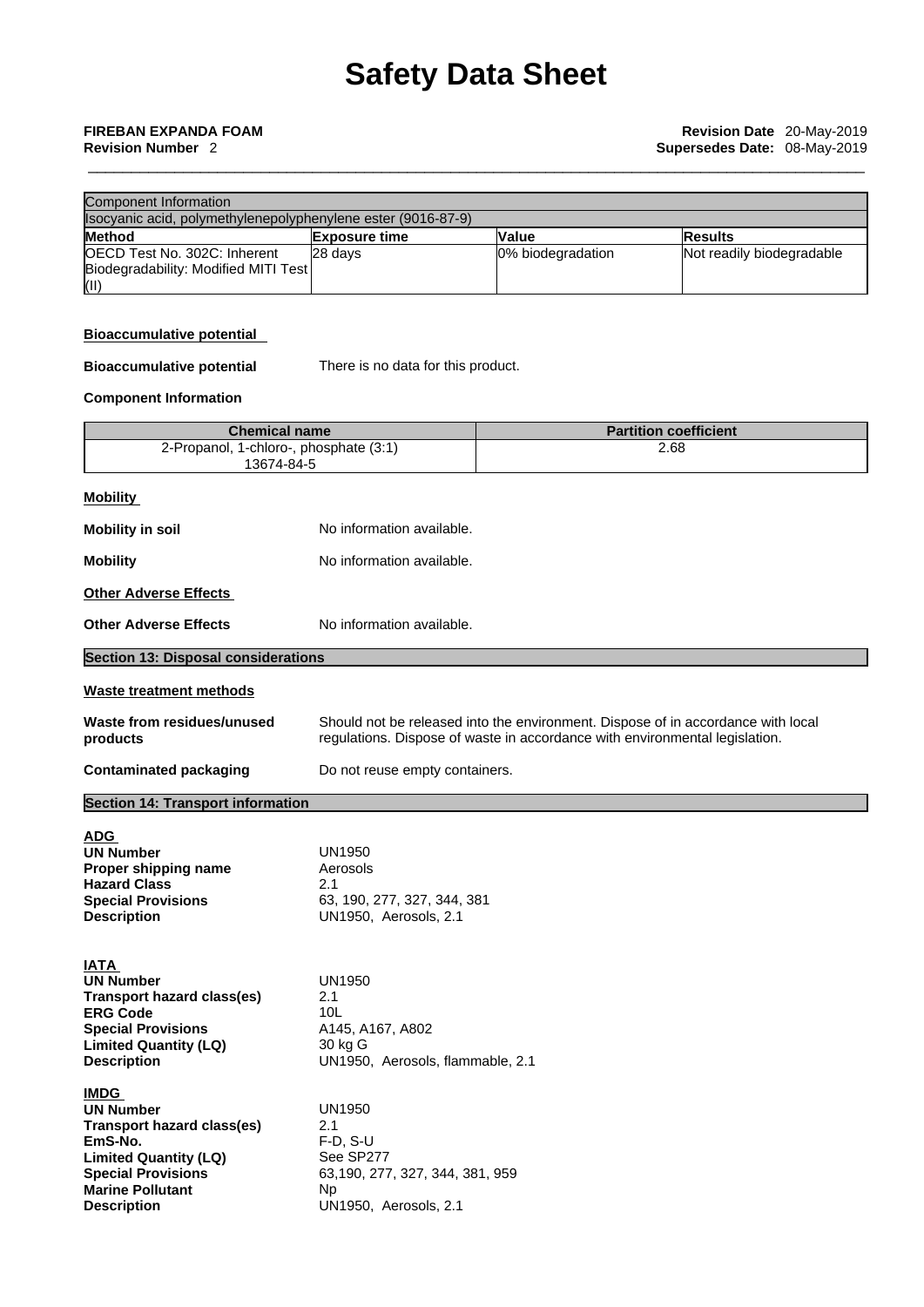**Transport in bulk according to Annex II ofMARPOL 73/78 and the IBC Code** No information available

## **Section 15: Regulatory information**

### **Safety, health and environmental regulations/legislation specific for the substance or mixture**

#### **National Regulations**

#### **Australia**

See section 8 for national exposure control parameters

## **Standard for Uniform Scheduling of Medicines and Poisons (SUSMP)**

No poisons schedule number allocated

#### **Major hazard (accident/incident planning) regulation**

Verify that license requirements are met

Compressed or liquefied gases of Division 2.1 or Subsidiary Risk 2.1

Hazardous chemical Threshold quantity (T) 200

# **National pollutant inventory**

No substance(s) listed on inventory

#### **International Inventories**

| Listed     |
|------------|
| Not Listed |
| Not Listed |
| Not Listed |
| Not Listed |
| Not Listed |
|            |

#### **Legend:**

 **AICS** - Australian Inventory of Chemical Substances

 **NZIoC** - New Zealand Inventory of Chemicals

 **ENCS** - Japan Existing and New Chemical Substances

**IECSC** - China Inventory of Existing Chemical Substances

 **KECL** - Korean Existing and Evaluated Chemical Substances

 **PICCS** - Philippines Inventory of Chemicals and Chemical Substances

#### **International Regulations**

**The Montreal Protocol on Substances that Deplete the Ozone Layer** Not applicable

**The Stockholm Convention on Persistent Organic Pollutants** Not applicable

**The Rotterdam Convention** Not applicable

| Section 16: Any other relevant information |                                                |  |  |  |
|--------------------------------------------|------------------------------------------------|--|--|--|
| <b>Prepared By</b>                         | <b>Product Safety &amp; Regulatory Affairs</b> |  |  |  |
| <b>Revision Date</b>                       | 20-May-2019                                    |  |  |  |
| <b>Revision note</b>                       |                                                |  |  |  |

The symbol (\*) in the margin of this SDS indicates that this line has been revised.